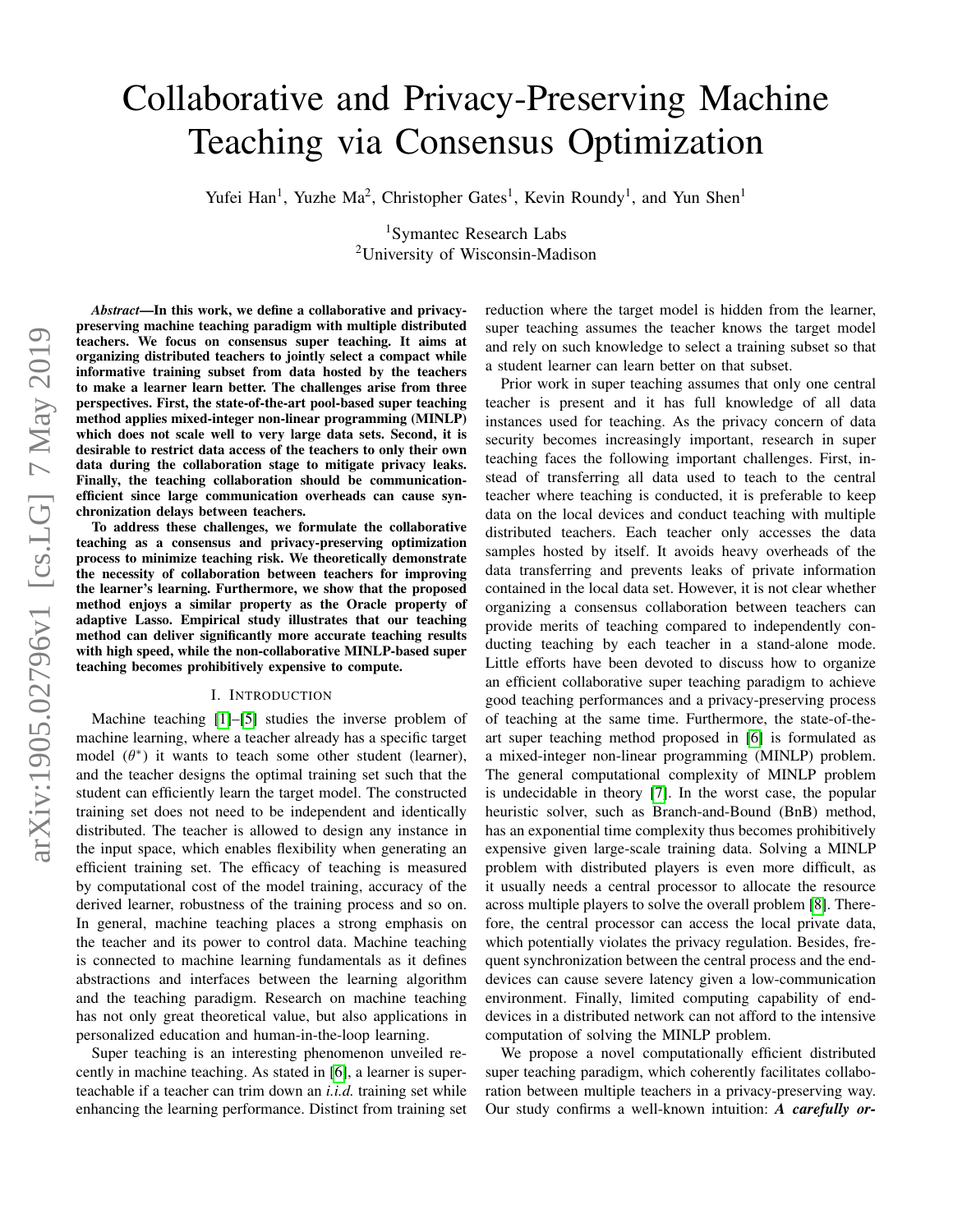*ganized consensus collaboration between different teachers can enhance the teaching performances*. We also show that independently conducting teaching in a non-colluded way can even make the teaching performance deteriorate. Furthermore, the privacy-preserving design of the proposed collaborative teaching paradigm encourages information sharing between teachers in the collaboration stage.

## II. RELATED WORK

#### *A. Machine Teaching*

Machine teaching was originally proposed in [\[1\]](#page-7-0), [\[2\]](#page-7-5). It has attracted plenty of research interest, most of which focus on studying a quantity called the teaching dimension, i.e., the size of the minimal training set that is guaranteed to teach a target model to the student. For example, [\[1\]](#page-7-0) provides a discussion on the teaching dimension of version space learners, [\[9\]](#page-7-6) analyzes the teaching dimension of linear classifiers, and [\[4\]](#page-7-7) studies the optimal teaching problem of Bayesian learners. In standard machine teaching, the student is assumed to passively receive the optimal training set from teacher. Later works consider other variants of teaching setting, e.g., in [\[3\]](#page-7-8), [\[10\]](#page-7-9), the student and the teacher are allowed to cooperate in order to achieve better teaching performance. More studies of machine teaching can be found in [\[5\]](#page-7-1), [\[11\]](#page-7-10)–[\[14\]](#page-7-11).

Machine teaching as a theoretical regime also has many applications in cognitive science and computer security. One application is the personalized education, where a clairvoyant teacher can help design minimal teaching curriculum for a human student such that an educational goal is achieved [\[15\]](#page-7-12). As another popular application, machine teaching can be used to perform data poisoning attacks of real-world machine learning systems [\[16\]](#page-7-13)–[\[18\]](#page-7-14). In such cases, the teacher is viewed as a nefarious attacker who has a specific attack goal in his mind, while the student is some machine learner, then the teaching procedure corresponds to minimally tampering the clean dataset such that the machine learner learns some sub-optimal target model on the corrupted training set.

Instead of artificially designing the training set, super teaching [\[6\]](#page-7-2) selects a subset from an *i.i.d.* training set to conduct teaching. Mathematically, super teaching is defined as below.

Definition 1 (Super Teaching). *Let* S *be an* n*-item iid training set, and*  $T$  *be a teacher who selects a subset*  $T(S) \subset S$  *as the training subset for learner* A. Let  $\hat{\theta}_S$  *and*  $\hat{\theta}_{T(S)}$  *be the model learned from* S *and* T(S) *respectively. Then* T *is a super teacher for learner* A *if*  $\forall \delta > 0$ ,  $\exists N$  *such that*  $\forall n \geq N$ 

$$
\mathbf{P}_S \left[ R(\hat{\theta}_{T(S)}) \le c_n R(\hat{\theta}_S) \right] > 1 - \delta,\tag{1}
$$

*where* R *is some teaching risk function, the probability is with respect to the randomness of* S, and  $c_n \leq 1$  *is a sequence called the super teaching ratio.*

The idea of selecting an informative training subset is also explored in [\[19\]](#page-7-15). In the proposed *learning-to-teach* framework, the teacher conducting subset selection is modeled with Deep Neural Nets (DNN). The goal of teaching is to select training samples to make faster convergence of the DNN based learner. The teacher network is tuned via reinforcement learning with reward signals encouraging fast descent of the classification loss of the learner. In contrast to learning-to-teach, super teaching in [\[6\]](#page-7-2) focuses on a more general teaching goal, which drives the student to learn the expected model. Although only simple learners such as Logistic Regression are considered in [\[6\]](#page-7-2), the theoretical study over the teachability of super teaching can be further applied to many advanced learners.

Inspired by the teachability theory proposed in [\[6\]](#page-7-2), our work extends the horizon of super teaching by studying applicability of a collaborative and privacy-preserving teaching scenario. Different from learning-to-teach, multiple teachers are present as collaborative players in the teaching activity. Furthermore, training data hosted by any one teacher can not be accessed by the others in our problem setting, whereas learning-to-teach assumes the teacher network can access all the training data.

#### *B. Federated Learning*

Another relevant branch of research is federated learning [\[20\]](#page-7-16). Federated learning is a communication-efficient and privacy-preserving distributed model training method over distributed agents. Each agent hosts their own data instances and is capable of computing local model update. In each round of model training, the training process is first conducted on each node in parallel without inter-node communication. Only the local model updates are aggregated on a centralized parameter server to derive the global model update. The aggregation is agnostic to data distribution of different agents. Neither the centralized server, nor the local agents have visibility of the data owned by any specific agent. In [\[21\]](#page-7-17), a communicationefficient distributed optimization method named *CoCoA* is proposed for training models in a privacy-preserving way. *CoCoA* applies block-coordinate descent over the dual form of the joint convex learning objective and guarantees sub-linear convergence of the federated optimization. Furthermore, the optimization process does not require to access data instances hosted by each node. Only local dual variable updates need to transfer from local nodes to the central server. This property makes *CoCoA* inherently appropriate for federated training.

A federated data poisoning attack is recently proposed in [\[22\]](#page-7-18). This work assumes that only one malicious agent conducts non-colluding adversarial data poisoning over the local data instances that it hosts. Our method is distinct from this work since we study consensus collaboration of multiple teachers. In addition, we investigate a more generous goal of teaching than data a pre-specified target model with that training set., which guides the learner to learn a pre-specified yet potentially malicious target model.

# III. COLLABORATIVE SUPER TEACHING

We assume  $K$  teachers and one central parameter server as the learner. Each teacher hosts a local private dataset  $D_i$  $(i \in [K])$  of size  $N_i$ . As the output of super teaching, each teacher selects a subset  $S_i \subset D_i$ . The learner runs the learning algorithm L on the aggregated subsets  $S = \bigcup_{i \in [K]} S_i$  to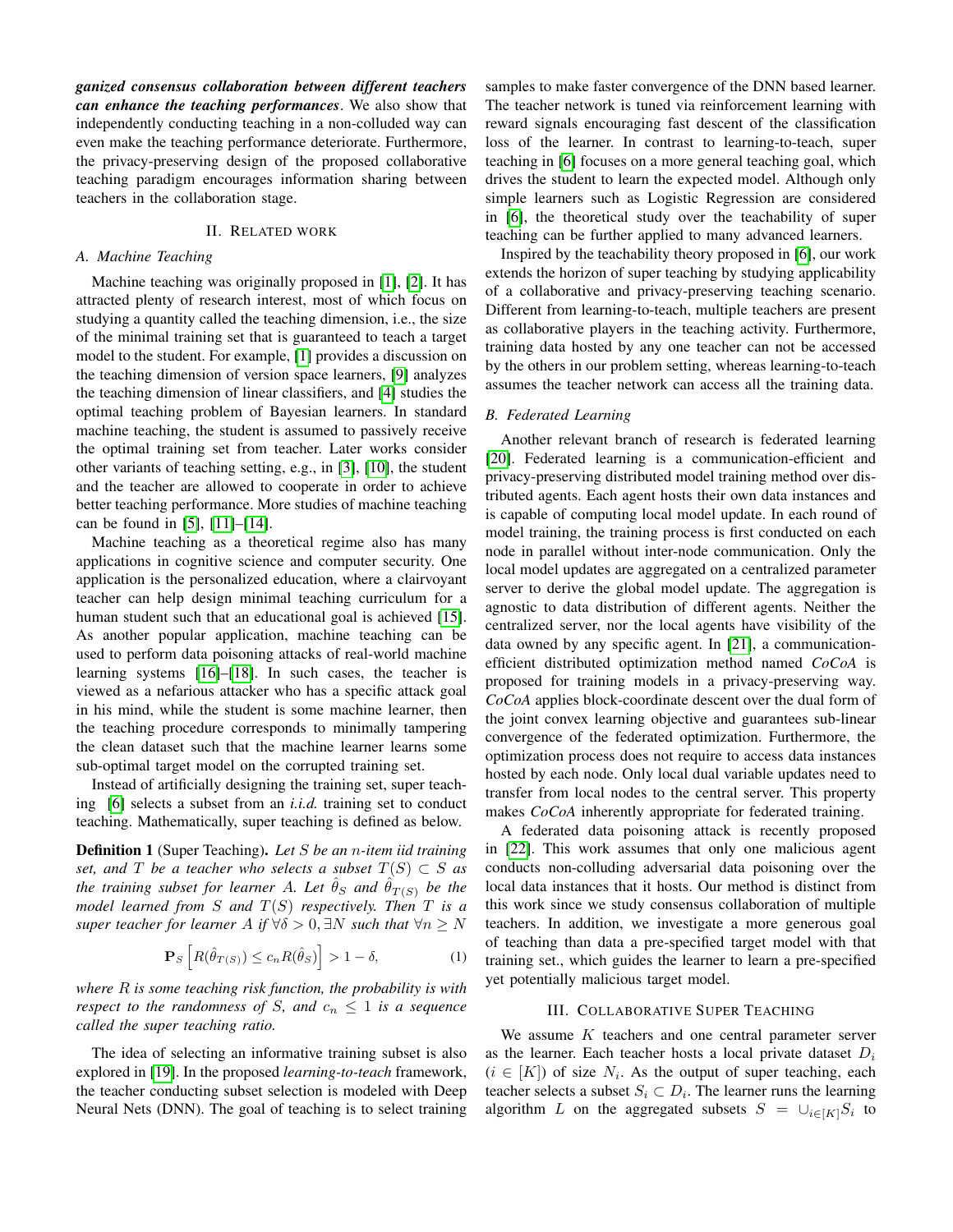obtain the model. Each teacher only accesses its own data  $D_i$  during the teaching process due to the privacy-preserving regulations. Once the teaching stage terminates, the learner can further conduct federated model training to keep the local data subsets  $\{S_i\}$  on the local machines, which protects teachers' data privacy after teaching. Discussing how to conduct model training is beyond our scope. Without loss of generality, we assume that the learner choses federated training.

We set the teaching goal as the value of the model parameter  $\theta^*$  that the teachers expect the learner to obtain, as the setting in [\[6\]](#page-7-2). In the collaborative environment, the union of the selected subsets  $\{S_i\}$  should be jointly helpful in inducing  $\theta^*$ . Therefore we propose to define the collaborative super teaching as in [\(2\)](#page-2-0)

<span id="page-2-0"></span>
$$
\hat{\theta}_S, b^i : i \in [K] = \underset{\hat{\theta}_S, b^i : i \in [K]}{\arg \min} R^*(\hat{\theta}_S)
$$
  
s.t. 
$$
\hat{\theta}_S = \underset{\theta}{\arg \min} \sum_{i=1}^K \sum_{j=1}^{N_i} b^i_j \ell(\theta, x^i_j, y^i_j) + \frac{\lambda}{2} \Omega(\theta),
$$
 (2)  

$$
b^i \in \{0, 1\}^{N_i}, \forall i \in [K],
$$

where  $R^*(\hat{\theta}_S) = \|\hat{\theta}_S - \theta^*\|$  measures the teaching risk as Euclidean distance between  $\hat{\theta}_S$  and  $\theta^*$ ,  $(x_j^i, y_j^i)$  is the *j*th data instances of  $D_i$  hosted by the teacher i, and  $b^i$  is an  $N_i$ -dimensional binary-valued vector with  $b_j^i = 1$  denoting the instance  $(x_j^i, y_j^i)$  is selected and  $b_j^i = 0$  otherwise.  $\ell$  is the learning loss function,  $\Omega(\theta)$  is the regularization over the model complexity of the learner and  $\lambda$  is the regularization weight. Intuitively, there is a primitive solution to the proposed distributed teaching problem: **oblivious teaching**, where each teacher independently selects its own teaching set without collaborating with the other teachers. The independently selected subsets are aggregated to form the training set of the learner. The questions of interest are thus i) whether the oblivious teaching can reduce the teaching risk. and ii) whether it is possible to improve teaching performance by organising appropriate collaboration between the teachers, compared to the oblivious teaching.

For simplicity of analysis, we assume that  $\Omega(\theta)$  is the  $l_2$ norm penalty  $\|\theta\|^2$  and the loss  $\ell$  is a convex and  $\tau$ -smooth function of  $\theta$ , which holds in many cases such as the logistic loss or squared loss with bounded input space. Thus, the learning algorithm  $L$  of the learner takes the form of a convex optimization. Based on such assumption, we provide an initial answer to the question i) in Theorem [1:](#page-2-1)

<span id="page-2-1"></span>Theorem 1. *Assume the model space* Θ *is bounded, i.e.,*  $\forall \theta \in \Theta$ ,  $\|\theta\| \leq B$ . Also assume the convex learning loss  $\ell$  is  $\tau$ -smooth, i.e.,  $\|\nabla \ell(\theta) - \nabla \ell(\theta')\| \leq \tau \|\theta - \theta'\|, \forall \theta, \theta'.$ *The teaching risk is defined as*  $R^*(\hat{\theta}) = \frac{1}{2} ||\hat{\theta} - \theta^*||^2$ , where θ ∗ *is the target model. Each teacher independently solves* [\(2\)](#page-2-0) *on its own dataset*  $D_i$  *with regularization weight*  $\frac{\lambda}{K}$ *, and let*  $S = \bigcup_{i \in [K]} S_i$  *be the aggregated dataset. Then* 

$$
R^*(\hat{\theta}_S) \le (\frac{\tau}{\lambda K} + \frac{1}{K^2}) \sum_{i=1}^K R^*(\hat{\theta}_{S_i}).
$$
 (3)

*Proof.* Let the  $(\hat{x}_j^i, \hat{y}_j^i)$  be the *j*th point in the selected  $S_i$ . Define  $g_i(\theta) = \sum_{j=1}^{|S_i|} \ell(\theta, \hat{x}_j^i, \hat{y}_j^i) + \frac{\lambda}{2K} ||\theta||^2$ , where  $|S_i|$  is the number of items in  $S_i$ . Then  $\hat{\theta}_{S_i} = \arg \min_{\theta \in \Theta} g_i(\theta)$ . Define

$$
g(\theta) = \frac{1}{K} \sum_{i=1}^{K} g_i(\theta) = \frac{1}{K} \left( \sum_{i=1}^{K} \sum_{j=1}^{|S_i|} \ell(\theta, \hat{x}_j^i, \hat{y}_j^i) + \frac{\lambda}{2} ||\theta||^2 \right).
$$
 (4)

Then  $\hat{\theta}_S = \arg \min_{\theta \in \Theta} g(\theta)$ . Since  $g(\theta)$  is  $\lambda$ -strongly convex,

$$
g(\theta^*) - g(\hat{\theta}_S) \ge \frac{\lambda}{2} \|\theta^* - \hat{\theta}_S\|^2 = \lambda R^*(\hat{\theta}_S). \tag{5}
$$

Thus  $R^*(\hat{\theta}_S) \leq \frac{1}{\lambda} (g(\theta^*) - g(\hat{\theta}_S))$ . Next we upper bound  $g(\theta^*) - g(\hat{\theta}_s)$ . Note that  $g(\theta^*) - g(\hat{\theta}_s) =$ 

<span id="page-2-2"></span>
$$
\frac{1}{K} \sum_{i=1}^{K} (g_i(\theta^*) - g_i(\hat{\theta}_S)) \le \frac{1}{K} \sum_{i=1}^{K} (g_i(\theta^*) - g_i(\hat{\theta}_{S_i})), \quad (6)
$$

where the last inequality is due to  $\hat{\theta}_{S_i} = \arg \min_{\theta \in \Theta} g_i(\theta)$ . Since the loss  $\ell$  is  $\tau$ -smooth, one can easily show that  $g_i(\theta)$ is  $(\tau + \frac{\lambda}{K})$ -smooth, thus we have the following upper bound

<span id="page-2-3"></span>
$$
g_i(\theta^*) - g_i(\hat{\theta}_{S_i}) \le \frac{1}{2}(\tau + \frac{\lambda}{K}) ||\theta^* - \hat{\theta}_{S_i}||^2 = (\tau + \frac{\lambda}{K})R^*(\hat{\theta}_{S_i}).
$$
\n(7)

By  $(6)$  and  $(7)$ , we have

$$
R^*(\hat{\theta}_S) \le \frac{1}{\lambda} (g(\theta^*) - g(\hat{\theta}_S)) \le (\frac{\tau}{\lambda K} + \frac{1}{K^2}) \sum_{i=1}^K R^*(\hat{\theta}_{S_i}).
$$
 (8)

Theorem [1](#page-2-1) implies that if  $\forall i$ ,  $R^*(\hat{\theta}_{S_i}) \leq c$ , then  $R^*(\hat{\theta}_{S_i}) \leq c$  $(\frac{\tau}{\lambda} + \frac{1}{K})c$ , which is a constant change. Thus by simply aggregating the selected subsets, one can achieve comparable teaching performance as each individual teacher does. However, the joint teaching performance is never guaranteed to be better than individual teaching. Therefore it is obvious that in order to achieve better joint teaching performance, the teachers should share information with each other and decide how to tweak their own teaching subset based on the selection made by the peers. This is also intuitive in real-world education, where human teachers collaboratively teach student better via communication with each other. Motivated by this observation, we define a collaborative teaching strategy that encourages information sharing between teachers to jointly minimize the teaching risk, while keeping the local data private.

## *A. Regularized Dual Learning for Collaborative Teaching*

The dual objective of the learning paradigm for the learner gives:

<span id="page-2-4"></span>
$$
\alpha^* = \underset{\alpha}{\arg\min} \sum_{i=1}^K \sum_{j=1}^{N_i} \ell^*(-\alpha_j^i) + \frac{\lambda}{2} \|Z\alpha\|^2 \tag{9}
$$

where  $\ell^*$  is the Fenchel dual of the loss function  $\ell$ . Let  $N = \sum_{i=1}^{K} N_i$  denote the number of training instances delivered by the teachers.  $Z \in R^{d*N}$  denotes aggregated data matrix with each column corresponding to a data instance. The duality comes with the mapping from dual to primal variable: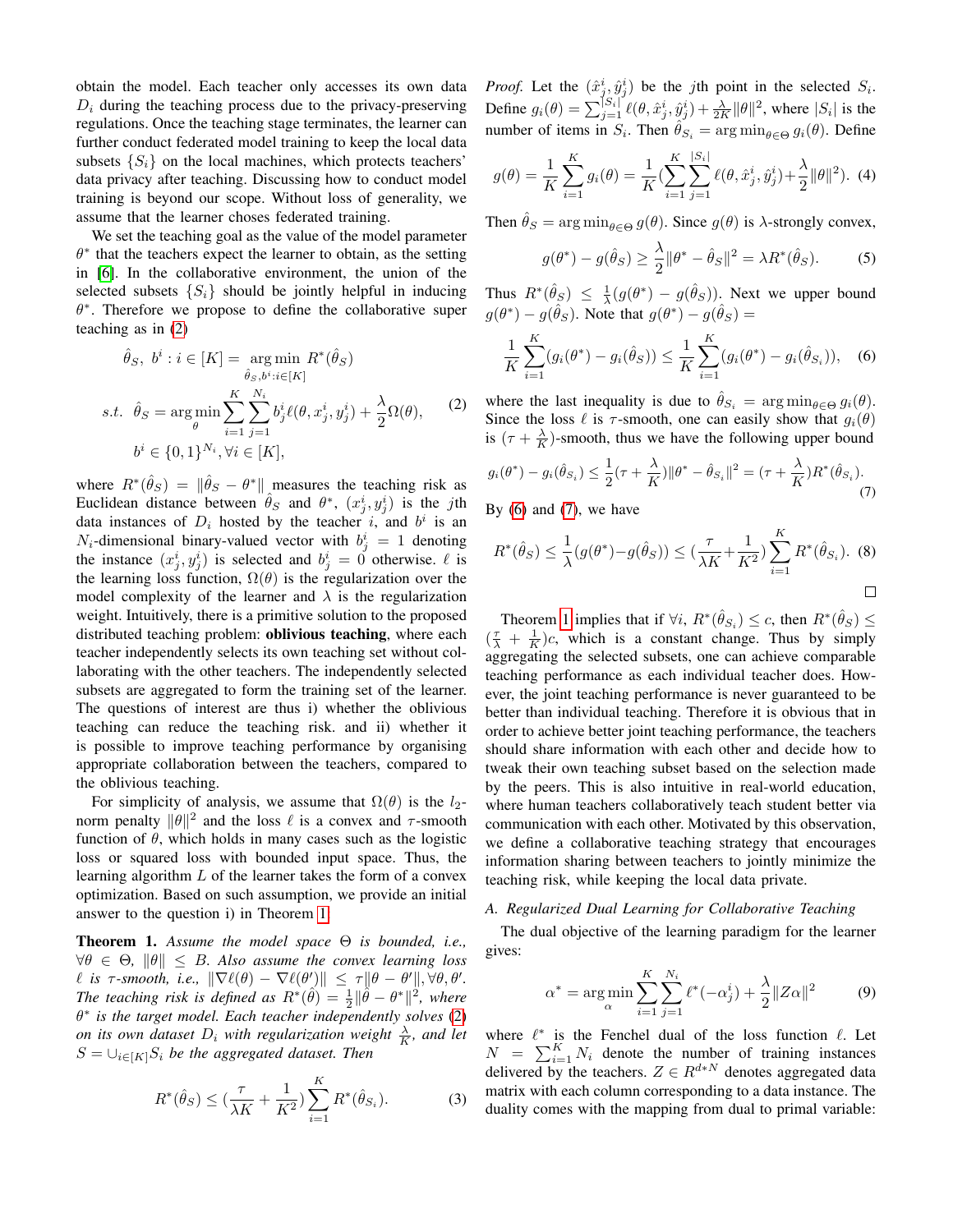$\omega(\alpha) = Z\alpha$  as given by the KKT optimality condition.  $\alpha$  is the N-dimensional dual variable, where each  $\alpha_j^i$  denotes the dual variable corresponding to the  $j$ th data instance hosted by teacher *i*. If  $\alpha_j^i$  diminishes, the corresponding data instance  $Z_j^i$  consequently has no impact over the dual objective in [\(9\)](#page-2-4). Thus, only the data instances with non-zero  $\alpha_j^i$  dominates the training process. Motivated by this observation, we propose to optimize the dual objective and enforce sparsity structure of  $\alpha$ simultaneously to achieve selection of the informative training samples in  $(10)$ . Bearing in mind the goal of the collaborative teaching, we also introduce an additional quadratic penalty shrinking the gap between  $\theta^*$  and the learnt model  $Z\alpha$ .

<span id="page-3-0"></span>
$$
\alpha = \underset{\alpha_j^i, i \in [K]}{\arg \min} \frac{1}{n} \sum_{i=1}^K \sum_{j=1}^{N_i} \ell^*(-\alpha_j^i) + \frac{\lambda}{2} \|Z\alpha\|^2
$$
  
+  $\lambda_{\theta} \|\theta^* - Z\alpha\|^2 + \lambda_{\alpha} \sum_{i=1}^K \sum_{j=1}^{N_i} w_j^i |\alpha_j^i|$  (10)

where  $\lambda_{\alpha}$  and  $\lambda_{\theta}$  are the weight coefficients of the adaptive l<sub>1</sub>-norm based penalization enforcing sparsity of  $\alpha$  and the quadratic penalty minimizing the teaching risk  $R^*$ .  $w_j^i$  is datadependent per-variable weight assigned to each dual variable  $\alpha_j^i$ . Based on [\[23\]](#page-7-19),  $w_j^i$  can be set up as  $1/|\hat{\alpha}_j^i|$ .  $1/|\hat{\alpha}_j^i|$  denotes a warm-start estimate of  $\alpha_j^i$ , which can be derived by simply calculating the Ordinary-Least-Squares solution to  $\|\theta^*-Z\alpha\|^2$ . The teaching objective given in [\(10\)](#page-3-0) is apparently convex according to the property of Legendre-Fenchel transform. Thus solving [\(10\)](#page-3-0) with gradient descent guarantees fact convergence. As enforced by the  $l_1$ -norm regularization over  $\alpha$ , the non-zero entries of the optimal  $\alpha$  of the objective function in [\(10\)](#page-3-0) correspond to the most useful data instances for the learner to reach the expected teaching goal and minimize the teaching risk  $R^*$ . In practice, the learned  $\alpha$  has a small fraction of entries with dominant magnitudes, and rest are negligible. We thus rank the data instances  $Z_j^i$  according to the magnitude of  $|\alpha_j^i|$ . The top-ranked |S| data instances with the largest  $|\alpha_j^i|$  are selected to form the final training subset for the learner. Since the selected data instances are distributed over different teachers. Solving [\(10\)](#page-3-0) helps to jointly identify which data instances on each of the  $K$  teachers should be used to teach the learner. In the consensus optimization, each teacher learns to conduct the selection based on the decisions of the other teachers. Compared to heuristically tuning each teacher's decision, solving [\(10\)](#page-3-0) explicitly coordinates different teachers to deliver collaborative subset selection to minimize the teaching risk globally. Furthermore, we observe that the solution to [\(10\)](#page-3-0) enjoys a similar property as the Oracle property of adaptive Lasso [\[23\]](#page-7-19) with an appropriately chosen  $\lambda_{\theta}$  and  $\lambda_{\alpha}$ , as given in Observation [1.](#page-3-1)

<span id="page-3-1"></span>**Observation 1.** *Given a training set*  $\{(x_i, y_i)\}_{i \in [N]},$  *where*  $x_i \in \mathcal{R}^d$ . We assume that the goal of the super teaching *satisfies*  $\theta^* = \sum_{i \in A} \alpha_i^* x_i$ , where  $A \subset [N]$ , and  $\alpha^*$  denotes *the dual variable. We further assume that*  $\lambda_{\theta} \gg \varphi$  where ϕ *is the empirical upper limit for the learner's classification loss on the training set. Given*  $\gamma > 0$ , if  $\frac{\lambda_{\alpha}}{\lambda_{\theta}} d^{-\frac{1}{2}} \to 0$  and <span id="page-3-2"></span>**Data:**  $\{z_j^i | i = 1, 2, 3, \ldots, K, j = 1, 2, 3, \ldots, N_i\}$  hosted by K teachers

**Input:**  $T \geq 1$  as the maximum iteration steps, scaling parameter  $1 \leq \beta_i \leq K$ , by default  $\beta_i = 1$ 

**Output:**  $\alpha_j^i, i = 1, 2, ..., K, j = 1, 2, ..., N_i$ **Initialize:**  $\alpha_j^i = 0$  for all machines and  $\hat{\theta}^{(0)} = 0$ for  $t = 1$  to T do **for** all teachers  $i = 1, 2, 3, ..., K$  in parallel **do**  $\Delta \alpha^i = \arg \min$  $\Delta \alpha^i$  $\frac{\lambda}{2} \|\widetilde{\theta}^{(t-1)} + \frac{1}{\lambda} \sum_{j=1}^{N_i} \Delta \alpha_j^i x_j^i y_j^i\|^2 +$  $\ell^*(-\alpha^{(t-1),i}-\Delta\alpha^i)+\sum_{j=1}^{N_i}w^i_j|\alpha^i_j+\Delta\alpha^i_j|+$  $\lambda_{\theta} \| \widetilde{\theta}^{t-1} + \frac{1}{\lambda} \sum_{j=1}^{N_i} \Delta \alpha_j^i x_j^i y_j^i - \theta^* \|^2$  $\alpha^{t,i} = \alpha^{t-1,i} + \frac{\beta_i}{K} \Delta \alpha^i$ end *Reduce on the central parameter server*  $\widetilde{\theta}^t = \widetilde{\theta}^{t-1} + \frac{1}{\lambda} \sum_{i=1}^K \sum_{j=1}^{N_i} \alpha_j^{t,i} x_j^i$ <br>*Broadcast*  $\widetilde{\theta}^t$  *to all K teachers* end

Algorithm 1: Block-Coordinate Descent for Collaborative Super Teaching

 $\frac{\lambda_{\alpha}}{\lambda_{\theta}}d^{-\frac{1}{2}+\frac{\gamma}{2}} \rightarrow \infty$  (see Theorem 2 in [\[23\]](#page-7-19)), then the global *optimal solution* α *to* [\(10\)](#page-3-0) *must satisfy the Oracle property:*  $\lim_{d\to\infty} P(\alpha = \alpha^*) = 1.$ 

## *B. privacy-preserving teaching via block-coordinate descent*

We propose to use block-coordinate descent to solve [\(10\)](#page-3-0). In each round of the descent process, we minimize [\(10\)](#page-3-0) with respect to all  $\alpha_j^i$  belonging to the same teacher i, while fixing all the other  $\alpha$  as constants. The pseudo codes of the optimization procedure is given in algorithm [1.](#page-3-2)

We use  $\alpha^{t,i}$  to denote the disjoint block  $\{\alpha_j^i\}, j =$  $1, 2, 3, \ldots, N_i$  corresponding to the data instances hosted by teacher *i*, which are estimated at the *t*-th iteration.  $Z<sup>i</sup>$  denotes the columns in the data matrix  $Z$  storing the data instances of the teacher  $i$ . In each round of iteration, we update the dual variable  $\alpha^i$  for each of the K teachers in parallel. We assume an incremental update  $\Delta \alpha^i$  based on the value of  $\alpha^{t-1,i}$ . This incremental variation indicates the descent direction minimizing the teaching loss with respect to the block  $\alpha^i$ . It is estimated by minimizing the local approx-imation to [\(10\)](#page-3-0), where  $\alpha^{i}$  is represented as the additional combination  $\alpha^{t-1,i} + \Delta \alpha^i$ .  $\beta_i$  is the learning rate adjusting the descent step length for the block  $\alpha^i$ . Note updating each block  $\alpha^{i}$  does not require knowledge of the values for the other blocks. All the local updates need is the local dual variable value  $\alpha^{t-1,i}$  obtained from the last round and the global aggregated variable  $\theta$  broadcasted from the central server. As such, update of each block can be conducted in parallel without inter-teacher communication. Similarly, aggregating to derive the global variable  $\theta$  is also a parallel process. The teachers forward the local aggregation  $\sum_{j=1}^{N_i} \alpha_j^{t,i} x_j^i$  to the central server, where simply summing up the local aggregation gives the global variable value. It is worth noting that we use  $\theta$  to denote the global aggregation variable. It does not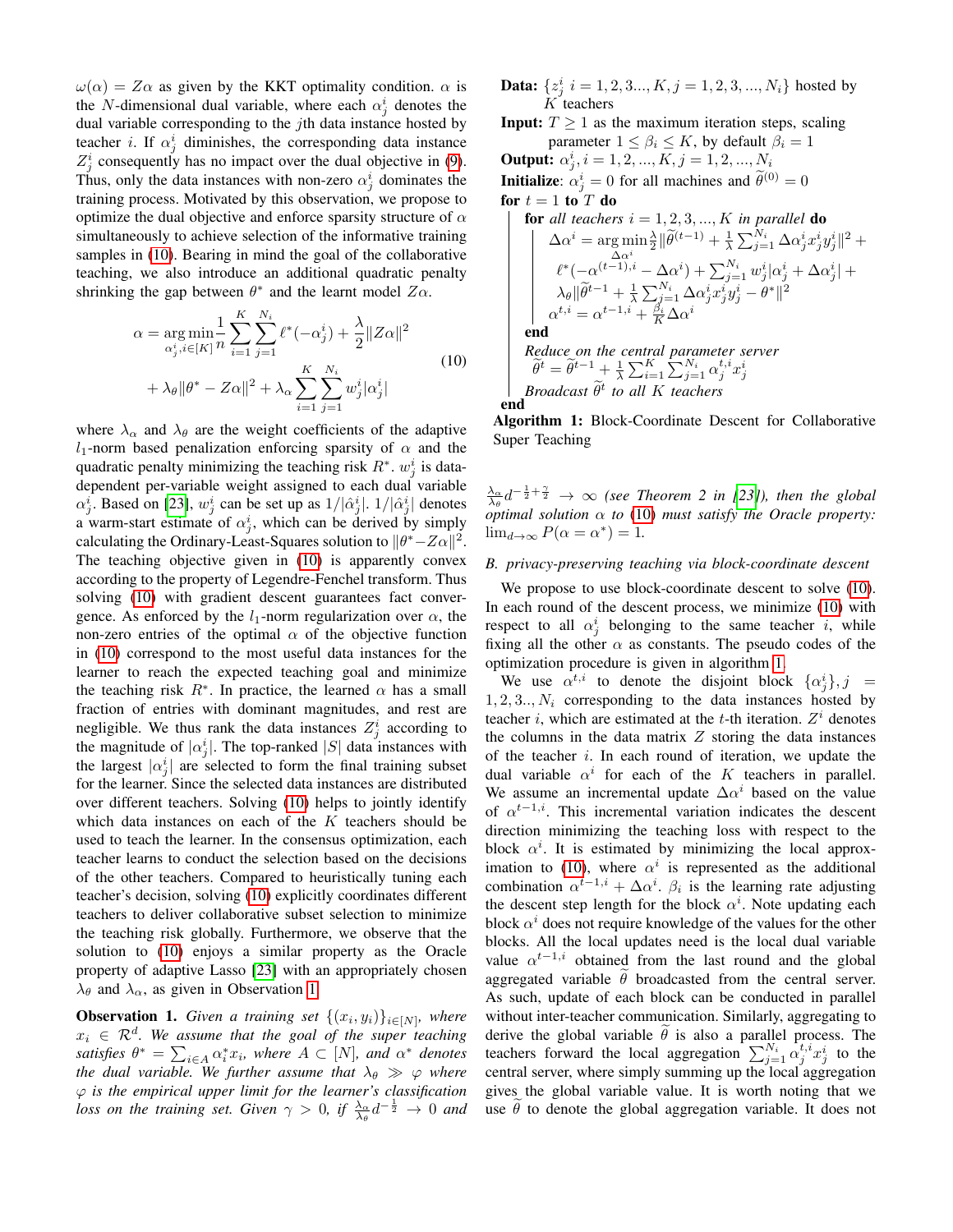imply the primal-dual correspondence, as we are solving a different problem from [\(10\)](#page-3-0). Throughout the block-coordinate descent process, it is easy to find that i) private data hosted by any teacher is kept on its own machine in the collaboration stage. In other words, no training data is transferred directly between teachers. Furthermore, updating  $\theta$  only needs to transfer the local aggregation  $\sum_{j=1}^{N_i} \alpha_j^{t,i} x_j^i$  to the central sever. It is difficult to infer any statistical profiles about the local data of the teachers based on solely on the local aggregation  $\sum_{j=1}^{N_i} \alpha_j^{t,i} x_j^i$ , which reduces the risk of unveiling local private data of one teacher to the others in the collaboration step. ii) sharing information between different teachers is conducted in the proposed method by updating the global aggregation variable  $\theta$  and then broadcasting the updated value to all K teachers. Communication for teaching collaboration is thus efficient, with the cost of  $O(Kd)$  in each round of iteration. Moreover, according to [\[21\]](#page-7-17), updating  $\alpha^{i}$  of local teachers can be triggered with asynchronous parallelism, which allows to organize efficient teaching collaboration with large number of teachers and tight communication budget.

We demonstrate how to apply the proposed super teaching method to two prevalent learners,  $l_2$ -regularized Logistic Regression (LR) and Ridge Regression (RR).

1) Collaborative Teaching for l<sub>2</sub>-regularized Logistic Re*gression:*  $(x_j^i, y_j^i)$ ,  $i = 1, 2, 3, ..., K$ ,  $j = 1, 2, 3, ..., N_i$  denote the features and labels of the data instances hosted by all K teachers. To instantiate [\(10\)](#page-3-0) to  $l_2$ -regularized Logistic Regression, we concretize the definition of  $\ell^*$  with slight modification on the weight parameters, which gives:

$$
\alpha = \arg\min_{\alpha} \frac{\lambda}{2} \sum_{i=1}^{K} \sum_{j=1}^{N_i} \|\frac{1}{\lambda} \alpha_j^i x_j^i y_j^i\|^2 + \sum_{i=1}^{K} \sum_{j=1}^{N_i} \ell^*(-\alpha_j^i) + \lambda_{\alpha} \sum_{i=1}^{K} \sum_{j=1}^{N_i} w_j^i |\alpha_j^i| + \lambda_{\theta} \|\theta^* - \frac{1}{\lambda n} \sum_{i=1}^{K} \sum_{j=1}^{N_i} \alpha_j^i y_j^i x_j^i\|^2
$$
\n
$$
\text{s.t.} 0 \le \alpha_j^i \le 1
$$
\n(11)

where  $y_j^i$  is the binary class label of the data instance, valued as +/-1 and  $\ell^*(-\alpha_j^i) = \alpha_i \log \alpha_i + (1 - \alpha_i) \log(1 - \alpha_i)$ 

The collaborative super teaching for LR is defined as a boxconstrained convex quadratic programming problem following the principle of algorithm [1.](#page-3-2) The optimization process is given in algorithm [2:](#page-4-0) Π is the projection operator to make the updated value of  $\alpha^{(t),[k]}$  satisfy the box constraint.

*2) Collaborative Teaching for Ridge Regression:* Given the feature  $x_j^i$  and regression target  $y_j^i$  of each data instance, we can define the objective of collaborative teaching for Ridge Regression similarly.

$$
\alpha = \argmin_{\alpha} \frac{1}{2} \sum_{i=1}^{K} \sum_{j=1}^{N_i} \ell^* (-\alpha_j^i) + \frac{1}{2\lambda} \|\sum_{i=1}^{K} \sum_{j=1}^{N_i} x_j^i \alpha_j^i\|^2
$$
  
+  $\lambda_{\alpha} \sum_{i=1}^{K} \sum_{j=1}^{N_i} w_j^i |\alpha_j^i| + \lambda_{\theta} \|\theta^* - \frac{1}{\lambda} \sum_{i=1}^{K} \sum_{j=1}^{N_i} x_j^i \alpha_j^i\|^2$  (12)

where  $\ell^*(-\alpha_j^i) = \frac{1}{2} ||\alpha_j^i||^2 - \alpha_j^i y_j^i$ . It is thus easy to define collaboratively teaching ridge regression in algorithm [3](#page-4-1)

<span id="page-4-0"></span>**Initialize:**  $\alpha_j^i = 0$  for all teachers and  $\hat{\theta}^{(0)} = 0$ for  $t = 1$  to  $T$  do

**for** all teachers 
$$
i = 1, 2, 3, ..., K
$$
 in parallel **do**  
\n
$$
\Delta \alpha^{i} = \underset{\Delta \alpha^{i}}{\arg \min} \sum_{j=1}^{N_{i}} \ell^{*}(-\alpha_{j}^{t-1,i} - \Delta \alpha_{j}^{i}) + \frac{\lambda}{2} ||\widetilde{\theta}^{t-1} + \frac{\lambda}{2} \sum_{j=1}^{N_{i}} \Delta \alpha_{j}^{i} x_{j}^{i} y_{j}^{i} ||^{2} + \lambda_{\alpha} \sum_{j=1}^{N_{i}} w_{j}^{i} |\alpha_{j}^{t-1,i} + \Delta \alpha_{j}^{i} | + \lambda_{\theta} ||\widetilde{\theta}^{t-1} + \frac{1}{2} \sum_{j=1}^{N_{i}} \Delta \alpha_{j}^{i} x_{j}^{i} y_{j}^{i} - \theta^{*} ||^{2}
$$
\n
$$
\alpha^{t,[k]} = \Pi(\alpha^{t-1,[k]} + \frac{\beta_{K}}{K} \Delta \alpha^{[k]})
$$
\n**end**\n**Reduce on the central parameter server**\n
$$
\widetilde{\theta}^{t} = \widetilde{\theta}^{t-1} + \frac{1}{2} \sum_{i=1}^{K} \sum_{j=1}^{N_{i}} \alpha_{j}^{t,i} x_{j}^{i}
$$
\n**Broadcast**\n
$$
\widetilde{\theta}^{t}
$$
\n**to all K teachers**

Algorithm 2: Block-Coordinate Descent for Collaborative Super Teaching of  $l_2$ -Regularized Logistic Regression

end

<span id="page-4-1"></span>**Initialize:** 
$$
\alpha_j^i = 0
$$
 for teachers and  $\tilde{\theta}^0 = 0$   
\n**for**  $t = 1$  **to**  $T$  **do**  
\n**for**  $dl$  teachers  $i = 1, 2, 3, ..., K$  in parallel **do**  
\n $\Delta \alpha^i =$   
\n $\Delta \alpha^i$   
\n $\Delta \alpha^i =$   
\n $\frac{1}{\lambda} \sum_{j=1}^{N_i} x_j^i \Delta \alpha_j^i ||^2 + \lambda_\alpha \sum_{j=1}^{N_i} w_j^i |\alpha_j^{t-1,i} +$   
\n $\Delta \alpha_j^i + \lambda_\theta ||\tilde{\theta}^{t-1} + \frac{1}{\lambda} \sum_{j=1}^{N_i} \Delta \alpha_j^i x_j^i - \theta^* ||^2$   
\n $\alpha^{t,i} = \alpha^{t-1,i} + \frac{\beta_i}{K} \Delta \alpha^i$   
\n**end**  
\n*Reduce on the central parameter server*  
\n $\tilde{\theta}^t = \tilde{\theta}^{t-1} + \frac{1}{\lambda} \sum_{i=1}^K \sum_{j=1}^{N_i} \alpha_j^i x_j^i$   
\n*Broadcast*  $\tilde{\theta}^t$  to all  $K$  teachers  
\n**end**

Algorithm 3: Block-Coordinate Descent for Collaborative Super Teaching of Ridge Regression

#### *C. Computational complexity and communication cost*

As shown in algorithm [2](#page-4-0) and algorithm [3,](#page-4-1) estimating the incremental update of each block  $\alpha^i$  is a convex quadratic programming problem. With appropriately set  $\lambda_{\theta}$  and  $\lambda_{\alpha}$ , the quadratic programming problem is well scaled and can be solved in a well scalable way using polynomial time interior point algorithms, such as [\[24\]](#page-7-20). According to algorithm [1,](#page-3-2) only the step of aggregating the global variable  $\theta$  needs communication between the  $K$  teachers and the learner. Assuming that in total  $T$  iterations are needed in the block-coordinate descent in algorithm [1,](#page-3-2) the overall communication cost of running the collaborative teaching paradigm for both models is  $O(TKd)$ . In practices,  $T = 100$  is enough to achieve convergence of the block coordinate descent.

#### IV. EXPERIMENTAL STUDY

#### *A. Experimental setup*

We test the proposed collaborative teaching method with both synthetic data set and real-world benchmark datasets (summarized in Table[.I\)](#page-5-0). For the synthetic classification and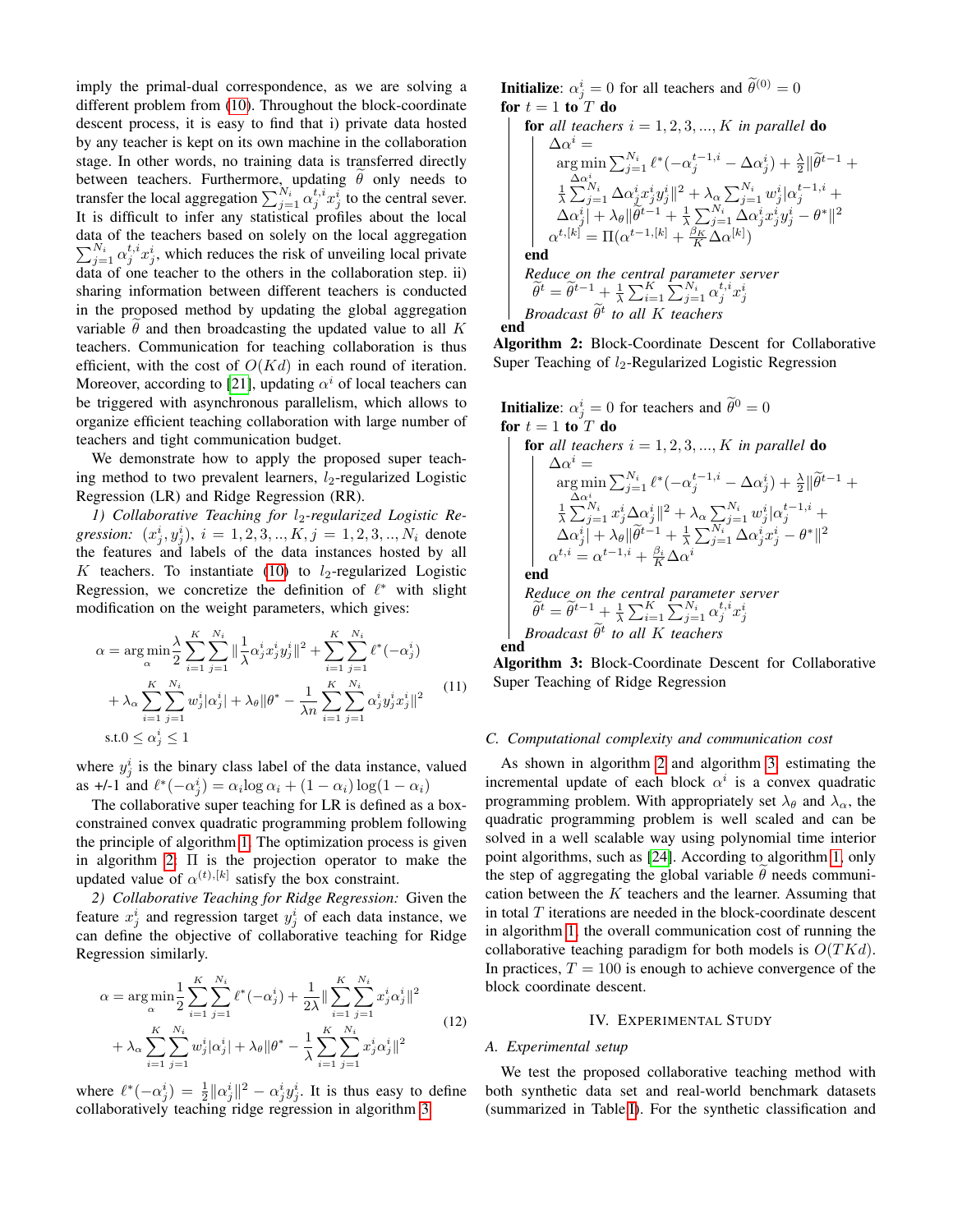<span id="page-5-0"></span>TABLE I SUMMARY OF PUBLIC REAL-WORLD BENCHMARK DATASETS.

| <b>Dataset</b> | <b>No. of Instances</b> | <b>No. of Features</b> |  |  |  |  |
|----------------|-------------------------|------------------------|--|--|--|--|
| <b>Higgs</b>   | 1.000.000               | 28                     |  |  |  |  |
| Superconduct   | 21.263                  | 81                     |  |  |  |  |

regression data set, we create clusters of random data instances following normal distribution. In the classification dataset, equal number of clusters are assigned to positive and negative classes to construct a balanced labelled data set. In the regression dataset, the regression target  $Y$  is given by applying random linear regressor to  $X$ . The dimensionality of each data instance is fixed to 10 universally. In the experimental study, we assume that each of the K teachers hosts  $\lfloor \frac{N}{K} \rfloor$ data instances as the local data set. To generate *i.i.d.* data instances, the mean and variance of the normal distribution for data generation are kept the same for different teachers. The summary of the real-world datasets is shown by Table[.I,](#page-5-0) which are used to evaluate practical performances of the proposed method over large-scale real-world data samples. The empirical study over the real-world data samples uniformly the data set and assign  $\lfloor \frac{N}{K} \rfloor$  instances to each teacher.

To generate the target of teaching in the study, we run standard LR and RR on all the data samples hosted by K teachers to derive true model parameter  $\theta^{gt}$ . The teaching target  $\theta^*$  is given by adding a white Gaussian noise  $\tau \in R^d$ , as  $\theta^* = \theta^{gt} + \tau$ . We fix the magnitude of  $\tau$  as the same of that of  $\theta^{gt}$  in the following experiments to generate a teaching target with reasonable difficulty. To measure the teaching performances, we use the teaching risk  $R^*$  as the major metric. In addition, in the binary classification scenario, we apply both the teaching target  $\theta^*$  and the learned parameter  $\hat{\theta}_S$  on the whole data set. We count the fraction of the data instances where the output labels of the teaching target and the learned model are consistent. The higher the fraction value is, the better the teaching performance is, as the goal of teaching is to approximate the target model as close as possible. Similarly for regression, we measure  $r$ -square score between the regression output of the teaching target model and the learned model on the whole synthetic regression data set as the metric measuring the teaching quality for regression. The two additional metrics are noted as  $\rho_{lr}$  and  $\rho_{rr}$  in the experiments.

We compare the proposed collaborative teaching method to the primitive oblivious teaching strategy. To organize the oblivious teaching, we further require that each teacher selects  $|S|$  $\frac{S}{K}$  instances as the identified local subset, as there is no heuristic preference over any specific teacher. The oblivious teaching is conducted by running the MINLP based teaching paradigm [\[6\]](#page-7-2) on each teacher. The selected data instances are aggregated to form the training set of the learner. The proposed collaborative teaching method is implemented with Spark *TFOCS* library on a AWS EC2 public cloud server, with one core per teacher. For implementing the oblivious teaching method, it is difficult to find an open-sourced *MINLP*

library tailored for parallel computing environments. We thus use Spark to call the MINLP solver of *NEOS* [\[25\]](#page-7-21) for each teacher and aggregate the selected data instances to form the learner's training set. We record the running time to evaluate and compare the scalability of both teaching methods, as indicated by  $\kappa$  in the empirical study.

*B. Benchmark with synthetic classification and regression datasets*

For the tests of both classification and regression scenarios, we vary the total number  $N$  of synthetic data instances as 5000, 10000, 50000, 100000 and 500000 to cover intermediate and large-scale data volumes. For each choice of N, we further set the number of teachers  $K$  to be 5 and 10 respectively. For a fixed combination of  $N$  and  $K$ , we run 10 trials. In each trial, we draw randomly an *iid* synthetic instances and apply the proposed method of collaborative super teaching. We show the fraction of the selected subset  $|S|/N$  that achieves the minimum average teaching risk of the 10 trials in Table[.II](#page-6-0) and Table[.III.](#page-6-1)  $\lambda_{\alpha}$  and  $\lambda_{\theta}$  are the parameters of the proposed collaborative teaching method. In the experimental study of both the classification and regression scenario, both parameters are tuned empirically using validation data instances that are generated independently besides from the benchmark set. It is interesting to find out that the values of  $\lambda_{\alpha}$  and  $\lambda_{\theta}$  are insensitive to the varying N and K. Therefore, we fix  $\lambda_{\alpha}$ as 0.1 and  $\lambda_{\theta}$  as 1000 in the binary classification scenario. In the regression scenario, they are fixed as 1 and 2000 respectively. We also run the MINLP based teaching paradigm as a centralized teacher over all the training data instances, as indicated by *MINLP* in both tables. We compare to the centralized teaching to highlight the computing efficiency of the proposed teaching paradigm.

The collaborative super teaching method selects less than 0.1 and 0.4 of the data instances to achieve accurate teaching result in both the classification and the regression test. Given  $N$  fixed, increasing  $K$  barely changes the teaching risk and the decision consistency between the target model and the model learned with the selected subset. However, it slightly increases the running time due to the increased communication cost during the global aggregation and broadcasting of  $\theta^t$ . In all of the tests, the collaborative super teaching method runs for 85 to 150 iterations to reach convergences. With the same  $N$ , more teachers (larger  $K$ ) requires more iterations before convergence. On one hand, collaborating with more teachers leads to smaller block size of the block coordinate descent, which causes slower convergence [\[26\]](#page-7-22). On the other hand, more teachers help to reduce the computational cost on each teacher. Depending on the computational resource budget of the teachers, we can benefit from the balance to organize efficient collaboration of the teachers. In general, compared to the oblivious teaching and the centralized teaching method, the collaborative teaching method provides significantly lower or similar teaching risk and better approximate the target model with the selected training subset in both tests. It requires distinctively less running time. The collaborative teaching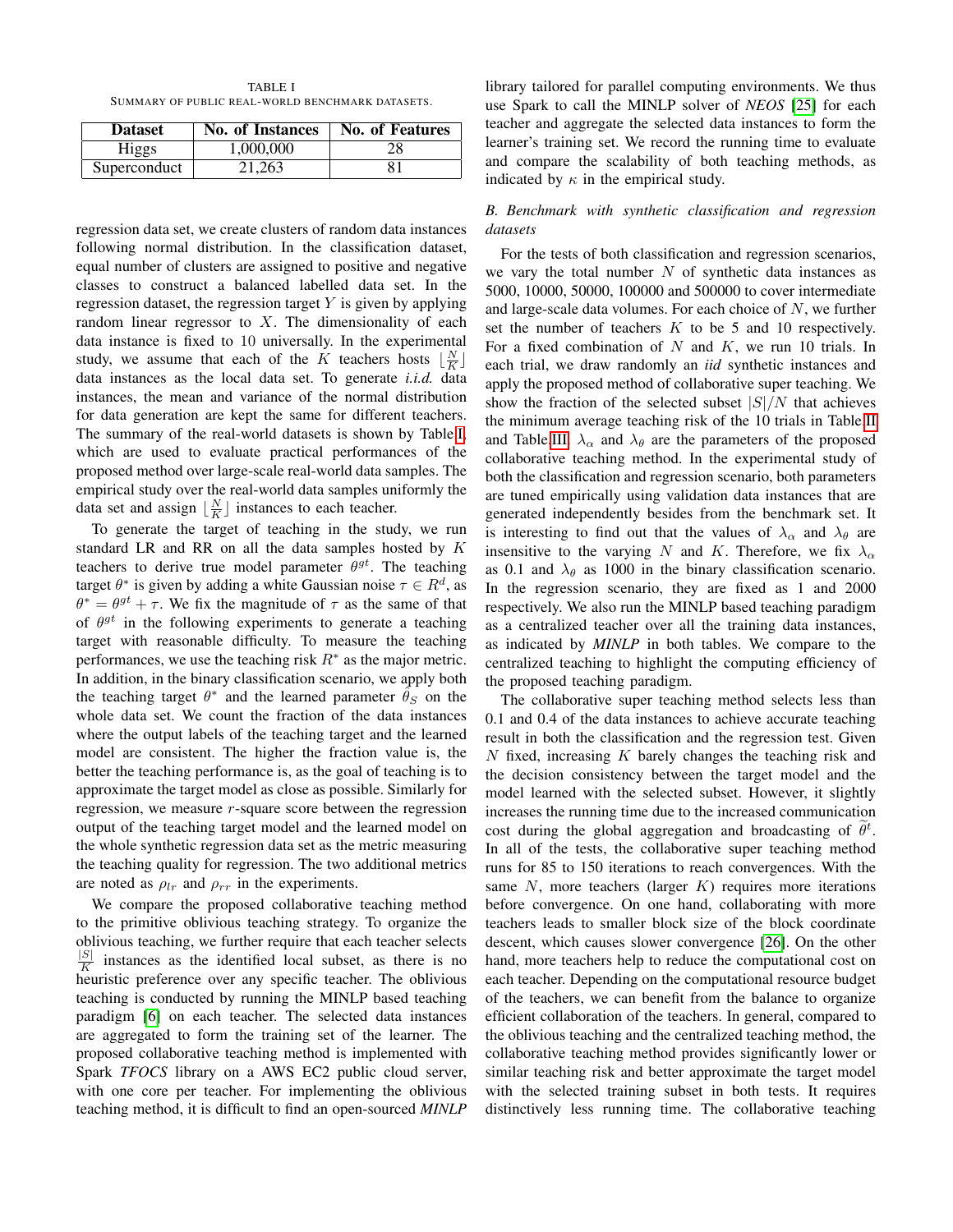<span id="page-6-0"></span>

| N      | K  | <b>Collaborative Super Teaching</b> |                       |             |          | <b>Oblivious Super Teaching</b> |                       |             |          | <b>MINLP</b> |                                       |             |          |
|--------|----|-------------------------------------|-----------------------|-------------|----------|---------------------------------|-----------------------|-------------|----------|--------------|---------------------------------------|-------------|----------|
|        |    | S<br>$\sqrt{N}$                     | $R^*$<br>$(\theta_S)$ | $\rho_{lr}$ | $\kappa$ | S /N                            | $R^*(\hat{\theta}_S)$ | $\rho_{lr}$ | $\kappa$ | S /N         | $R^*$<br>$^{\cdot}(\hat{\theta}_{S})$ | $\rho_{lr}$ | $\kappa$ |
| 5000   |    | $3.7e-2$                            | 0.43                  | 0.95        | 7.15s    | $6.0e-2$                        | 0.54                  | 0.90        | 200.53s  | $4.0e-2$     | 0.30                                  | 0.97        | 175.91s  |
|        | 10 | $4.5e-2$                            | 0.37                  | 0.92        | 8.13s    | $5.8e-2$                        | 0.62                  | 0.87        | 197.33s  |              |                                       |             |          |
| 10000  |    | $.5e-2$                             | 0.23                  | 0.94        | 16.90s   | $2.0e-2$                        | 0.63                  | 0.87        | 320.69s  | N/A          | N/A                                   | N/A         | N/A      |
|        | 10 | 1.0e-2                              | 0.26                  | 0.97        | 18.85s   | $2.0e-2$                        | 0.54                  | 0.89        | 327.16s  |              |                                       |             |          |
| 50000  |    | $2.5e-2$                            | 0.35                  | 0.93        | 67.20s   | N/A                             | N/A                   | N/A         | N/A      | N/A          | N/A                                   | N/A         | N/A      |
|        | 10 | $2.4e-2$                            | 0.36                  | 0.96        | 72.52s   | 1.3e-2                          | 0.22                  | 0.94        | 2100s    |              |                                       |             |          |
| 100000 | 5  | $2.9e-2$                            | 0.33                  | 0.95        | 180.24s  | N/A                             | N/A                   | N/A         | N/A      | N/A          | N/A                                   | N/A         | N/A      |
|        | 10 | $3.0e-2$                            | 0.41                  | 0.93        | 179.12s  | N/A                             | N/A                   | N/A         | N/A      |              |                                       |             |          |
| 500000 | 5  | $6.4e-2$                            | 0.15                  | 0.98        | 1064.15s | N/A                             | N/A                   | N/A         | N/A      | N/A          | N/A                                   | N/A         | N/A      |
|        | 10 | $7.2e-2$                            | 0.12                  | 0.98        | 1100.75s | N/A                             | N/A                   | N/A         | N/A      |              |                                       |             |          |

TABLE II COMPARISON OF THE TEACHING PERFORMANCE IN THE BINARY CLASSIFICATION SCENARIO

TABLE III COMPARISON OF THE TEACHING PERFORMANCE IN THE REGRESSION SCENARIO

<span id="page-6-1"></span>

| N      | k  |           | <b>Collaborative Super Teaching</b> |             |          |           | <b>Oblivious Super Teaching</b> |             |          | <b>MINLP</b> |                 |             |          |
|--------|----|-----------|-------------------------------------|-------------|----------|-----------|---------------------------------|-------------|----------|--------------|-----------------|-------------|----------|
|        |    | S /N      | $R^*(\theta_S)$                     | $\rho_{lr}$ | $\kappa$ | S /N      | $R^*(\theta_S)$                 | $\rho_{lr}$ | $\kappa$ | S /N         | $R^*(\theta_S)$ | $\rho_{lr}$ | $\kappa$ |
| 5000   |    | $.20e-1$  | 81.53                               | 0.82        | 2.04s    | $2.00e-1$ | 12.93                           | 0.71        | 230.53s  | $.20e-1$     | 98.09           | 0.76        | 195.84s  |
|        | 10 | $1.12e-1$ | 80.43                               | 0.83        | 2.38s    | $.80e-1$  | 120.54                          | 0.70        | 262.65s  |              |                 |             |          |
| 10000  |    | $9.00e-2$ | 69.52                               | 0.86        | 4.25s    | $2.00e-1$ | 93.20                           | 0.75        | 320.28s  | $2.00e-1$    | 87.96           | 0.76        | 506.01s  |
|        | 10 | 7.00e-2   | 67.46                               | 0.87        | 5.15s    | $2.50e-1$ | 94.20                           | 0.76        | 570.32s  |              |                 |             |          |
| 50000  |    | $1.00e-1$ | 10.62                               | 0.84        | 35.16s   | N/A       | N/A                             | N/A         | N/A      | N/A          | N/A             | N/A         | N/A      |
|        | 10 | $1.12e-1$ | 18.36                               | 0.82        | 32.53s   | N/A       | N/A                             | N/A         | N/A      |              |                 |             |          |
| 100000 | 5  | $3.00e-1$ | 99.85                               | 0.88        | 81.80s   | N/A       | N/A                             | N/A         | N/A      | N/A          | N/A             | N/A         | N/A      |
|        | 10 | $3.00e-1$ | 101.36                              | 0.88        | 101.03s  | N/A       | N/A                             | N/A         | N/A      |              |                 |             |          |
| 500000 | 5  | $3.60e-1$ | 51.72                               | 0.94        | 310.42s  | N/A       | N/A                             | N/A         | N/A      | N/A          | N/A             | N/A         | N/A      |
|        | 10 | $3.60e-1$ | 49.67                               | 0.95        | 395.91s  | N/A       | N/A                             | N/A         | N/A      |              |                 |             |          |

method costs less than 5% of the running time compared to both of the opponents according to Table[.II](#page-6-0) and Table[.III.](#page-6-1) Notably, the time and storage cost of the oblivious teaching becomes prohibitively expensive when  $N \ge 10000$ . NEOS can't get results given the large N. We write  $N/A$  in case NEOS fails to solve the MINLP problem. In contrast, the proposed collaborative teaching method can still produce accurate teaching output with acceptable time cost. Despite of the difference of implementation details of the three teaching methods, the difference of running time confirms the superior computational efficiency of the proposed collaborative teaching paradigm. Benefited from the consensus optimization process, the proposed collaborative teaching paradigm provides a highly scalable solver to the distributed super teaching task. Moreover, it is interesting to find out the centralized teaching paradigm performs better than the oblivious teaching method. This observation is consistent with what Theorem[.1](#page-2-1) unveils: information sharing is the key to achieve good teaching cooperation. Stand-alone teaching without inter-communication between teachers can do harm to the teaching performance.

# *C. Benchmark with real-world data sets*

Two real-world data sets, *Higgs* and *Superconduct*, are employed to test the collaborative super teaching method for  $l_2$ -regularized Logistic Regression and Ridge Regression respectively. The number of the teachers is chosen to be 5 on both data sets. The setting of  $\lambda_{\alpha}$ ,  $\lambda_{\theta}$ , the computing platform and the teaching goal follow the same setting as the test on synthetic data. For Higgs data set, we randomly sample 1000000 instances from the whole set for 10 times and rerun the proposed method on the sampled Higgs data samples. Figure [1a](#page-7-23) illustrates the variation of the averaged teaching risk of the proposed collaborative teaching method by incrementally increasing the number of the jointly selected instances. In Figure [2a,](#page-7-24) we demonstrate how the objective function value of the proposed teaching method diminishes as the iterative block-coordinate descent runs. On Higgs data set, the proposed method selects only 15% of the 1000000 instances to achieve the teaching risk of 3.28. The corresponding consistency score  $\rho_{lr}$  is 0.99. It indicates that the learner manages to approximate the expected target model perfectly with the selected subsets given the teachers. Interestingly, the teaching risk declines at first as  $|S|/N$  increases to 15%. After this turning point, the teaching risk begins to increase again. The observation is consistent with our intuitive understanding about the teaching process. Insufficient and too many data instances can do harm equally to the teaching performances. From Figure [2a,](#page-7-24) we can find the objective function value of the proposed collaborative teaching method declines rapidly within 50 iterations. In this experiment, the consensus optimization process of the proposed collaborative teaching paradigm converges with 80 iteration steps. which costs 2095.48s. Similarly, Figure [1b](#page-7-25) shows the declination of teaching risk by increasing gradually the number of selected instances on *Superconduct* data set.